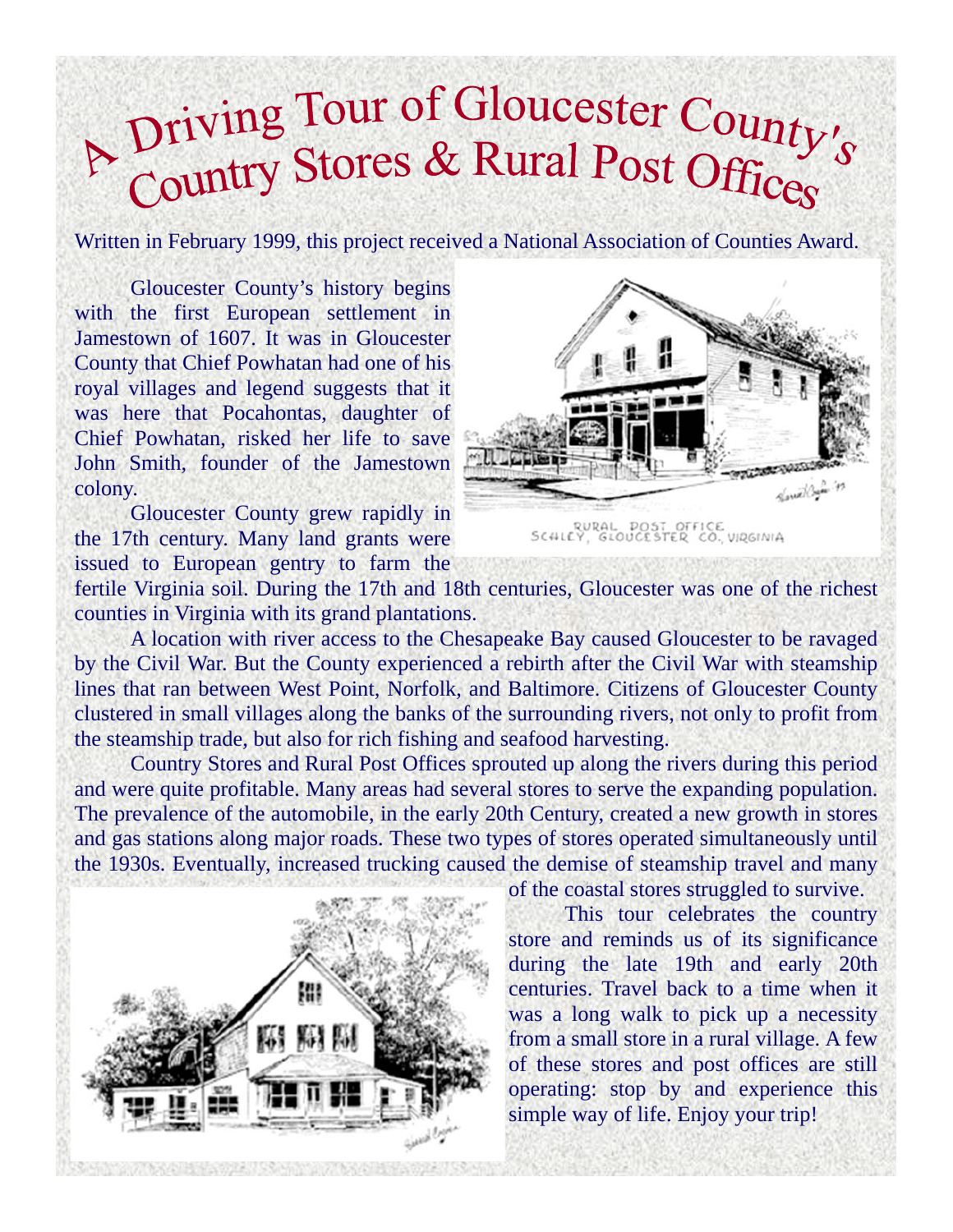1 - Woods Cross Roads Gas Station & Store operated a tavern here in the 1600s, was a major timber producing region. The Woods Cross Roads post office is one of four ante-bellum post offices in Gloucester County. The tavern and other buildings existing at this intersection in the 19th Century are no longer standing. The current structure, erected in the 1920s, is the only one left. The tornado of September 5, 1935 "swept several buildings to destruction."

9626 George Washington Memorial Highway Rt. 17. This area, named for John and Anne Woods who



### 2 - Adner Store (Adner Express Mart)



12228 George Washington Memorial Highway - Rt. 17. Though modernized, this building is the original Adner Store which dates to the 1920s. Since the building is located on the historic northsouth route connecting Gloucester Point to King and Queen county, its focus has always been on automobile travel. It is currently a convenience store and gas station.

#### 3 - Freeport Marina & Post Office

12068 Freeport Road - Rt. 673. Stores have been located on this Piankatank River site since the Civil War. The current store was constructed in the 1900s after its predecessor was washed away by a hurricane. The Freeport Store was originally an overnight berth for the Piankatank Steamship line. Steamship service ended in 1932 due to the popularity of automobile transportation. The store is a way station and scenic port for boaters, but landlubbers are welcome also! Open seasonally (Memorial Day until...) Saturday & Sunday 10 am to 5 pm.



#### 4 - Harcum Store & Post Office (Hazel's Store)



7485 Dutton Road - Rt. 198. Originally Harcum Store and Post Office, the store was constructed in the 1900s on the main eastwest route across the northern portion of Gloucester County. The name Harcum came from the owner/operator of the store who named the village upon applying for the post office. The store closed in 1998.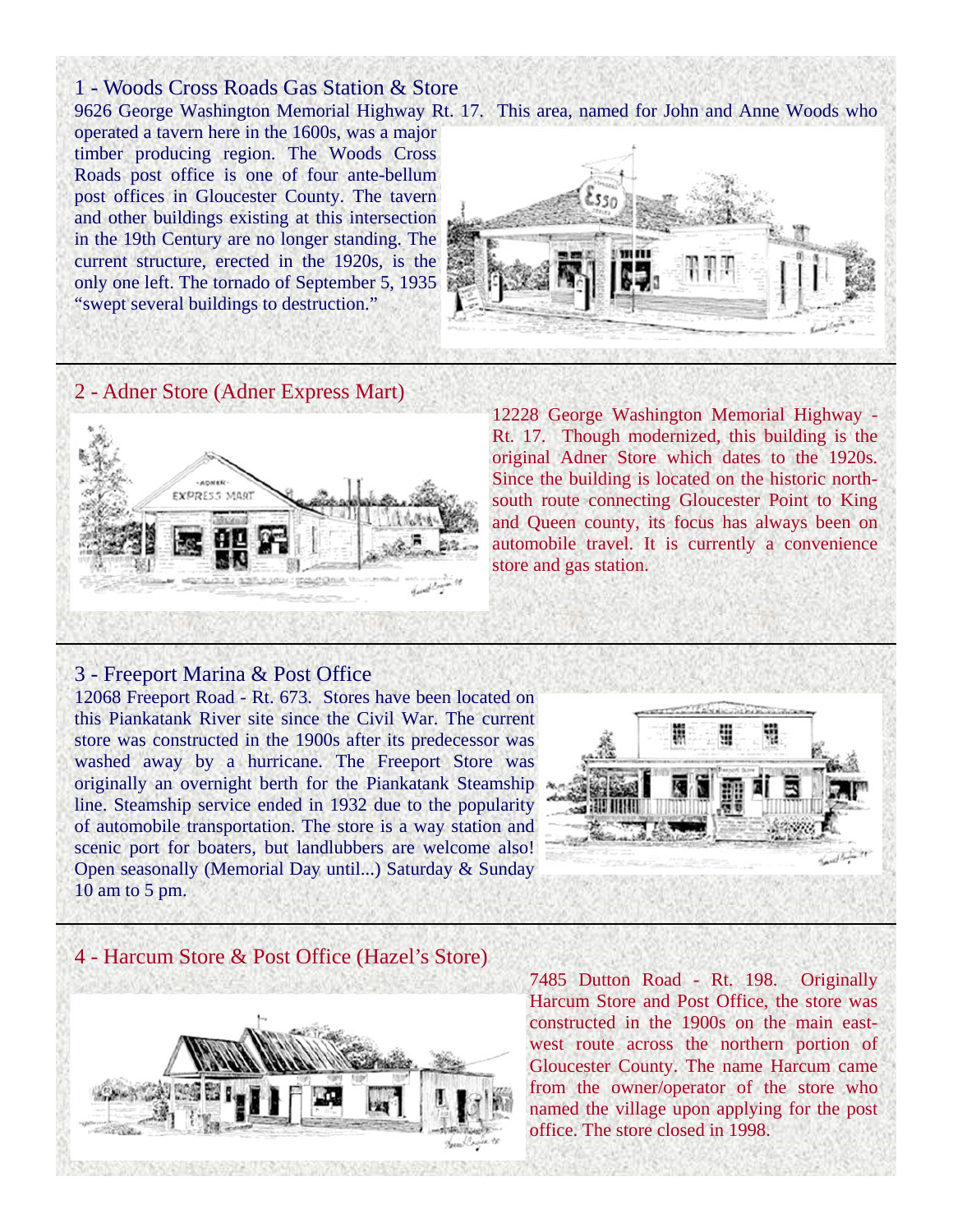5 - Brick Store (James Store Post Office & Store) 10290 John Clayton Memorial Highway Rt. 14. The history of this store dates to the mid 1600s. It is believed to have been the site of the first ever Gloucester County Courthouse. In the late 1700s, when Mathews was still a part of Gloucester County, it was the location of the Clerk of the County of Gloucester. The original brick building also served as a way station for travelers. When Edward James renamed the store in the late 19th century, James Store became the name of both store and community. The brick building burned in 1922 and was replaced by the wood frame building of today. The Post Office closed in 1992 and the store in 1995.



#### 6 - Arthur Tab Store (Nuttall & Company & Ware Neck Post Office)



6495 Ware Neck Road - Rt. 623. Originally built by Arthur Tab about 1875, this store was purchased by Rudolph Nuttall in 1944. Home to the Ware Neck Post Office since 1951, the store is still owned and operated by Mr. Nuttall, who maintains an interesting inventory. Open Monday - Saturday.

Building Update: Mr. Nuttall has passed away, the Post Office is still in place and his general store which is still operating has been updated a bit.

#### 7 - E. B. Brown Store & Schley Post Office

5778 Ware Neck Road - Rt. 623. Sam Brown opened the original Schley store in 1898 and the Post Office in 1902. The name Schley was chosen by his mother-inlaw, to honor a U. S. Navy Admiral who traveled to Antarctica. The present building was built in c. 1910 by E. B. Brown, one of two stores he owned in Ware Neck. An unusual characteristic of this store is the walkway around the interior walls of the second story. The store has closed but the post office continues to operate





.

# 8 - Williams Store & Wan Post Office (Ware Academy)

7936 John Clayton Memorial Highway Rt. 14. One of the largest country stores in the 1920s, the William's Store and Wan Post Office, was the first stop when leaving Gloucester Courthouse for Mathews Courthouse. This land-locked store thrived with the increased automobile traffic of the late 1920s. It presently serves as Ware Academy, a private school.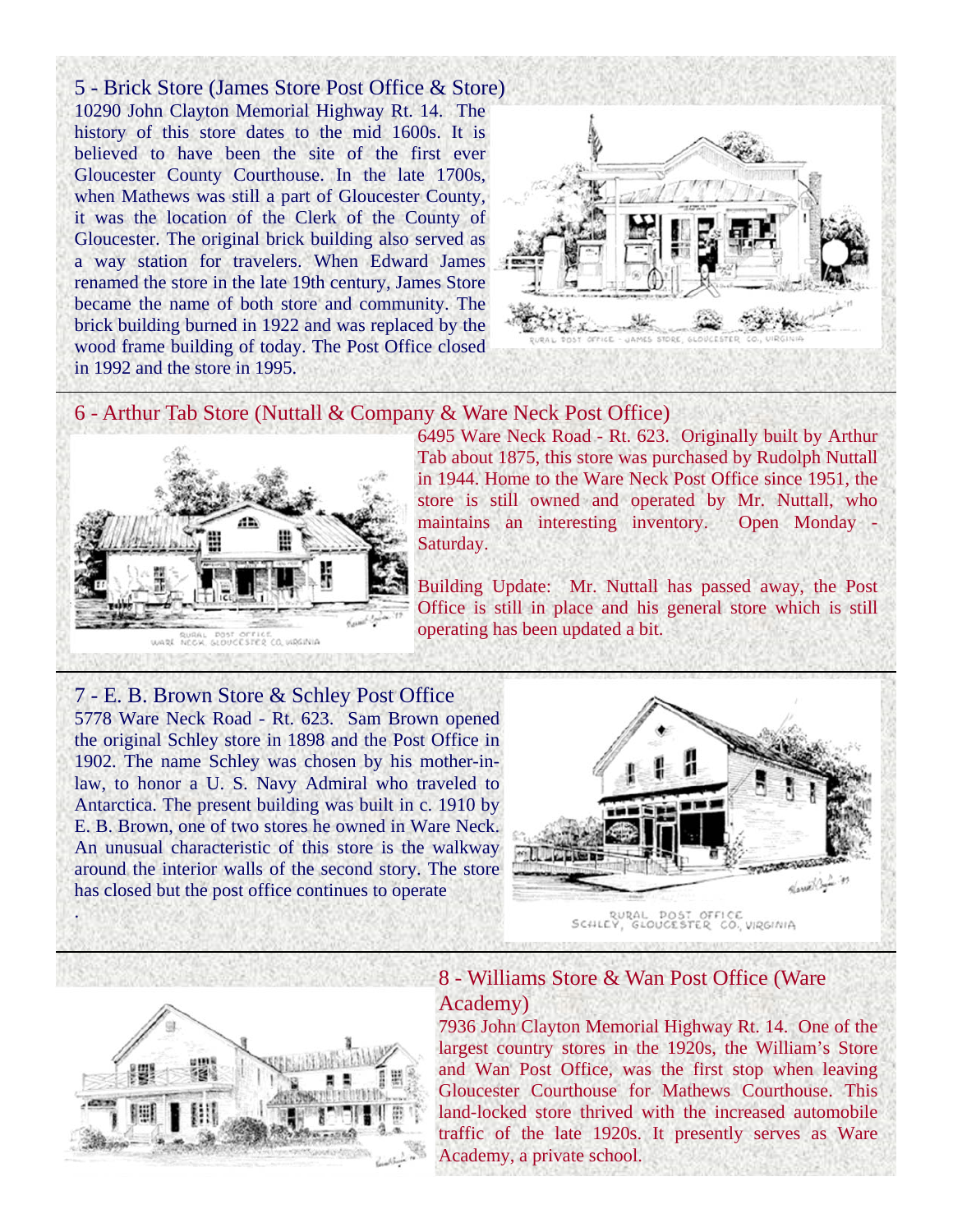

#### 9 - Horsley Store & Short Lane Post Office

6721 George Washington Memorial Highway - Rt. 17. This building was originally a Texaco station, post office, and country store for the town of Short Lane. The name Short Lane is derived from the short road which connects George Washington Memorial Highway (Rt. 17) with T. C. Walker Road (Rt. 629). Located along the major north-south route in Gloucester County, the store's focus, with its covered gas pumps, was on automobile travel. A Texaco insignia still hangs in the porch roof gable.

Building Update: Short Lane Ice Cream Company now operates in this historic building. Featuring all home made ice creams,

you will want to stop by for a treat. Open Tuesday thru Saturday, seasonally.

10 - W. E. & J. Edgar Pointer Store & Bena Post Office 8835 Guinea Road Rt. 216. Originally the Pointer Store, this building was constructed in 1904 by W. E. & J. Edgar Pointer. It was one of three stores at this busy intersection. In 1957-58 the road was paved & the store had to be rolled back. Customers were allowed to remain in the building to finish their meals. As they left they had to watch their step because the building had been elevated. It is currently occupied by the Bena Post Office.





11 - Hall Brothers Store (C. B. Rowe & Son) 8850 Guinea Road - Rt. 216. The C. B. Rowe & Son country store was built in the 1880s & once served as the Bena Post Office. With the passing of C. B. (Buck) Rowe, Jr., son of the original C. B. Rowe, who purchased it from the Hall Brothers & renamed the store in 1920, the store has closed. In 1957-58 the road was paved & the store was rolled back to its present site. But locals still gather there to have a cup of coffee and reminisce.

## 12 - J. M. Shackleford's Store & Severn Post Office (Frogs Place)

3051 Guinea Circle Rt. 652. A store has been located on this site since the early 1850s. The Shackleford family, one of the earliest to arrive in Gloucester County, continues to be involved in water related businesses such as fishing and oyster harvesting in the Guinea area. They owned and operated the store until 1970 and the post office until 1996.